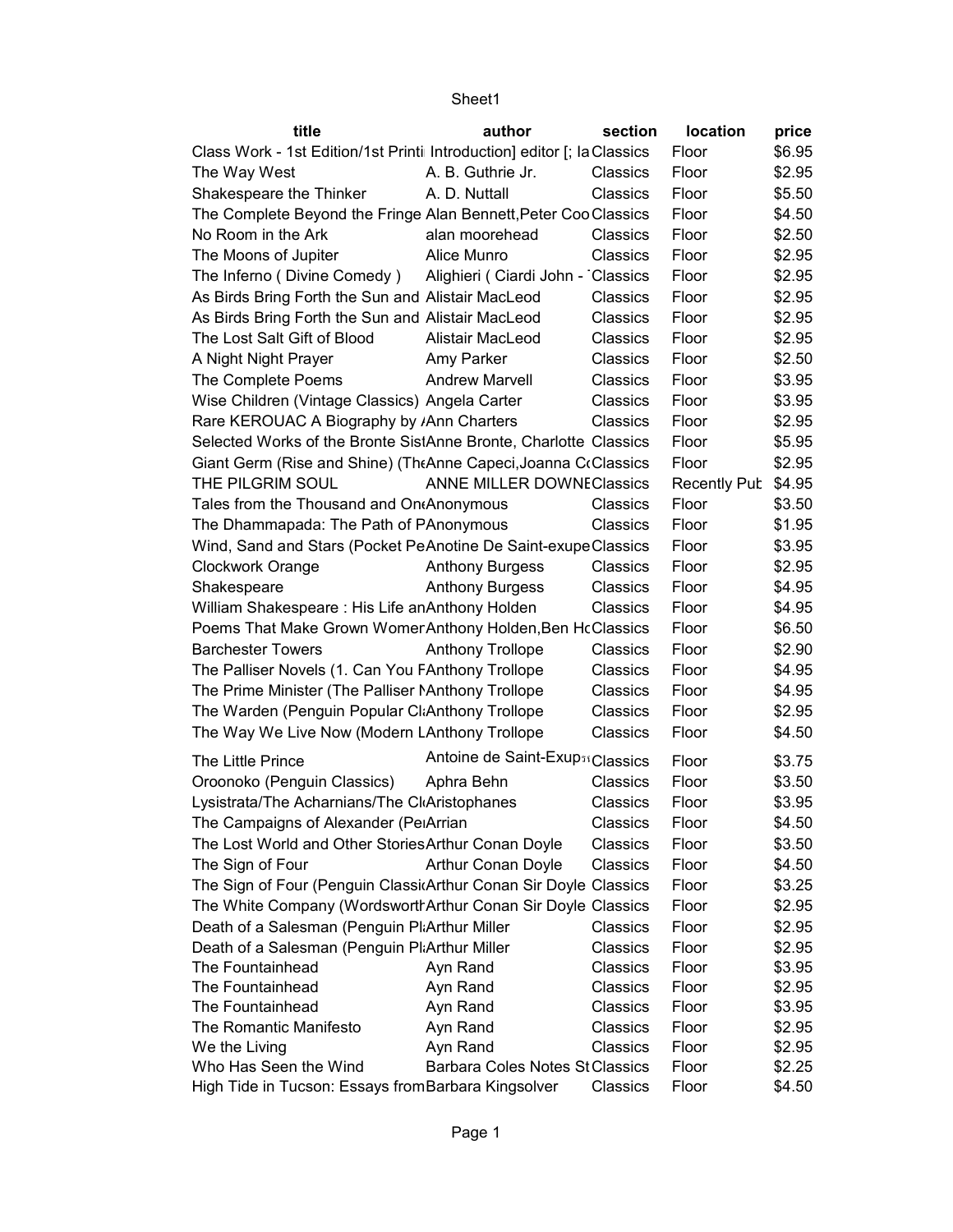| The Fixer: A Novel (FSG Classics Bernard Malamud                     |                                   | Classics             | Floor               | \$2.95           |
|----------------------------------------------------------------------|-----------------------------------|----------------------|---------------------|------------------|
| Joyce Images                                                         | Bob Cato, Greg Vitiello           | Classics             | Floor               | \$6.75           |
| 1958 DOCTOR ZHIVAGO BORISBORIS PASTERNAK                             |                                   | Classics             | Floor               | \$5.95           |
| Doctor Zhivago (Vintage InternaticBoris Pasternak                    |                                   | Classics             | Floor               | \$4.15           |
| The Abolition of Man                                                 | C S Lewis                         | Classics             | Floor               | \$3.95           |
| The Monad 1920 [Leather Bound]C W Leadbeater                         |                                   | Classics             | <b>Recently Pub</b> | \$4.95           |
| The Norton Introduction to LiterattCarl E. Bain, J. Paul HurClassics |                                   |                      | Floor               | \$4.95           |
| Heirs of Locksley                                                    | Carrie Vaughn                     | Classics             | Floor               | \$3.95           |
| A Christmas Carol                                                    | <b>Charles Dickens</b>            | Classics             | Floor               | \$3.25           |
| Great Expectations (English Libra Charles Dickens                    |                                   | Classics             | Floor               | \$3.25           |
| <b>Hard Times</b>                                                    | <b>Charles Dickens</b>            | Classics             | Floor               | \$3.95           |
| Neighbours unknown                                                   | Charles G. D. Roberts Classics    |                      | <b>Recently Pub</b> | \$4.95           |
| Extraordinary Popular Delusions: Charles MacKay                      |                                   | Classics             | Floor               | \$4.50           |
| The Lodger Shakespeare: His LifeCharles Nicholl                      |                                   | Classics             | Floor               | \$6.50           |
| Jane Eyre (Coles Notes)                                              | <b>Charlotte Bronte</b>           | Classics             | Floor               | \$2.50           |
| Jane Eyre (Brontsw Sisters)                                          | Charlotte Bronts                  | Classics             | Floor               | \$4.50           |
| The Old Manor House (Broadview Charlotte Smith                       |                                   | Classics             | Floor               | \$4.50           |
| Anne Frank and Me                                                    | Cherie Bennett, Jeff Got Classics |                      | Floor               | \$3.95           |
| <b>Skeptics and True Believers</b>                                   | Chet Raymo                        | Classics             | Floor               | \$4.50           |
| Walks in Oscar Wilde's London                                        | <b>Choral Pepper</b>              | Classics             | Floor               | \$4.95           |
| The Saxon and Norman Kings (BrChristopher Brooke                     |                                   | Classics             | Floor               | \$3.00           |
| A Single Man                                                         | Christopher Isherwood Classics    |                      | Floor               | \$2.95           |
| The Tragical History of Doctor FarChristopher Marlowe                |                                   | Classics             | Floor               | \$3.95           |
|                                                                      |                                   |                      |                     |                  |
|                                                                      |                                   |                      |                     |                  |
| Arthurian Romances (Penguin ClaChrsatien de Troyes                   |                                   | Classics             | Floor               | \$4.50           |
| Diana of Dobson's                                                    | <b>Cicely Hamilton</b>            | Classics             | Floor               | \$3.95           |
| Emma Brown: A Novel From the IClare Boylan, Charlotte IClassics      |                                   |                      | Floor               | \$5.95           |
| To Kill a Mockingbird                                                | Coles Notes Staff, Harp Classics  |                      | Floor               | \$1.50           |
| Mortal Coil And Other Stories                                        | D H Lawrence                      | Classics             | Floor               | \$2.95           |
| The Trespasser (Penguin Books ID. H Lawrence                         |                                   | Classics             | Floor               | \$2.95           |
| Aaron's Rod                                                          | D. H. Lawrence                    | Classics             | Floor               | \$2.95           |
| D. H. Lawrence: The Complete SID. H. Lawrence                        |                                   | Classics             | Floor               | \$3.50           |
| Lady Chatterley's Lover (Arcturus D. H. Lawrence                     |                                   | Classics             | Floor               | \$4.50           |
| Selected Stories (Penguin ClassicD. H. Lawrence                      |                                   | Classics             | Floor               | \$4.50           |
| The Ladybird / The Fox / The CapID. H. Lawrence                      |                                   | Classics             | Floor               | \$2.95           |
| The Portable D. H. Lawrence (Vik D. H. Lawrence                      |                                   | Classics             | Floor               | \$4.50           |
| Women in Love                                                        | D. H. Lawrence                    | Classics             | Floor               | \$4.05           |
| Women in Love (Golden Classics D. H. Lawrence                        |                                   | Classics             | Floor               | \$2.95           |
| Women in Love (Wordsworth Cla:D. H. Lawrence                         |                                   | Classics             | Floor               | \$3.95           |
| Women in Love: Cambridge Lawr D. H. Lawrence, Mark KiClassics        |                                   |                      | Floor               | \$4.95           |
| St. Mawr & The Man Who Died                                          | D.H. Lawrence                     | Classics             | Floor               | \$2.95           |
| Women in Love                                                        | D.H. Lawrence                     | Classics             | Floor               | \$3.95           |
| <b>Moll Flanders</b>                                                 | Daniel Defoe                      | Classics             | Floor               | \$4.50           |
| <b>Moll Flanders</b>                                                 | Daniel Defoe                      | Classics             | Floor               | \$2.95           |
| Moll Flanders (Norton Critical EditDaniel Defoe                      |                                   | Classics             | Floor               | \$4.50           |
| Robinson Crusoe<br>Robinson Crusoe (Wordsworth CIDaniel Defoe        | Daniel Defoe                      | Classics<br>Classics | Floor<br>Floor      | \$4.50<br>\$2.95 |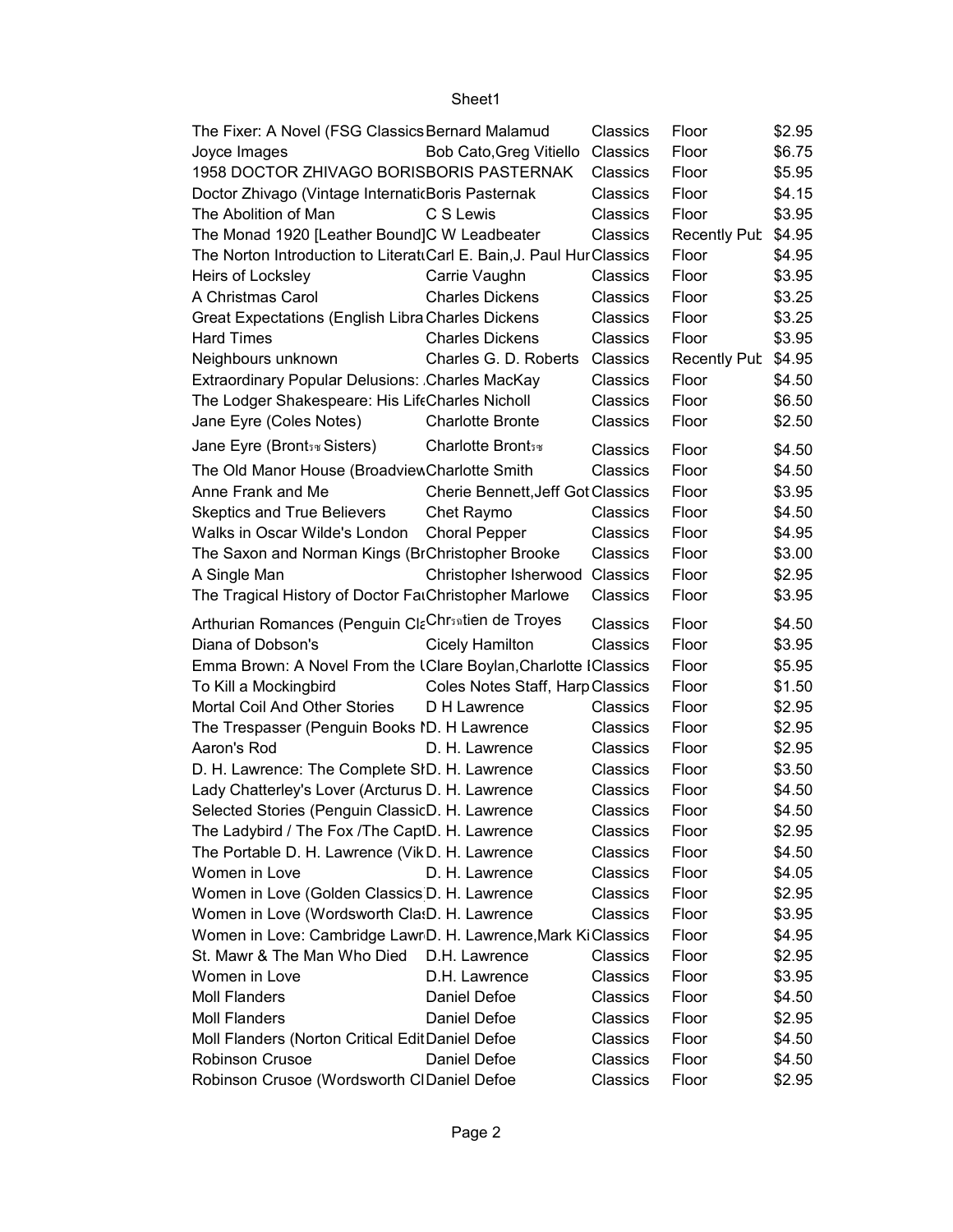#### \$3.95 \$4.50 \$3.50 \$4.95 \$5.25 \$4.95 \$3.50 Shakespeare: His Life, Work, and Dennis Kay Classics Floor \$4.95 Black-eyes Dennis Potter Classics Floor \$3.50 The Little Lame Prince **Dinah Maria Mulock Craciassics** Floor \$2.95 Three Classics by Dpahne DuMauDuMaurier, Daphne Classics Floor \$6.95 Three Shakespeare Tragedies (SIE. Dodd Classics Floor \$2.95 Howards End E. M. FORSTER Classics Floor \$3.95 A Fine of 200 Francs (Virago ModE. Triolet Classics Floor \$3.50 The Essential Edgar Cayce Edgar Cayce Classics Floor \$4.95 Summer (Thrift Edition) Edith Wharton Classics Floor \$2.50 Benet's Reader's Encyclopedia The Editor **Edition Edition Editor** Classics Floor \$4.50 Cyrano de Bergerac (Signet Class Edmond Rostand Classics Floor \$2.95 Ulysses (Cliffs Notes) Edward A. Kopper Jr. Classics Floor \$1.95 Hamlet Eisensta Classics Floor \$4.95 Greyfriars Bobby (Penguin Popula Eleanor Atkinson Classics Floor \$2.95 Wuthering Heights **Emily Bronte** Classics Floor \$4.50 Wuthering Heights **Emily Bronte** Classics Floor \$2.95 Classics Floor \$4.50 Wuthering Heights (Penguin Clas: Emily Brontss, Pauline N Classics Floor \$3.50 This Is Shakespeare (Pelican BocEmma Smith Classics Floor \$6.50 SHAKESPEARE THEFTS Eric Rasmussen Classics Floor \$4.95 The Final Prophecies of Nostrada Erika Cheetham Classics Floor \$5.50 The Cruelest Month (New Canadi Ernest Buckler Classics Floor \$2.95 The Mountain and the Valley (Nev Ernest Buckler Classics Floor \$3.95 The Mountain and the Valley (Nev Ernest Buckler Classics Floor \$2.95 Islands in the Stream Ernest Hemingway Classics Floor \$3.50 The Snows of Kilimaniaro and Other Stemingway Classics Floor \$3.95 God's Mountain Erri De Luca Classics Floor \$4.50 Swamp Angel Ethel Wilson Classics Floor \$3.50 Swamp Angel Ethel Wilson Classics Floor \$3.50 Long Days Journey into Night Eugene O'Neill Classics Floor \$3.50 Three Plays: Desire Under The ElEugene O'Neill Classics Floor \$2.95 Mr. Bridge: A Novel Evan S. Connell Classics Floor \$4.50 Brideshead Revisited Evelyn Waugh Classics Floor \$2.95 Brideshead Revisited Tv Tie In Evelyn Waugh Classics Floor \$3.95 Brideshead Revisited:(Penguin M<sub>i</sub> Evelyn Waugh Classics Floor \$4.50 Officers and Gentlemen (Sword of Evelyn Waugh Classics Floor \$3.25 Babylon Revisited: And Other Sto F. Scott Fitzgerald Classics Floor \$3.43 Tender is the Night **F. Scott Fitzgerald** Classics Floor \$4.50 The Great Gatsby: The Original 1.F. Scott Fitzgerald Classics Floor \$3.50 This Side of Paradise (Penguin T\F. Scott Fitzgerald Classics Floor \$3.95 The Desperate People Farley Mowat Classics Floor \$2.95 The Fortunes and Misfortunes of Daniel Defoe Classics Floor Accidental Death of an Anarchist Dario Fo Classics Floor Nights below Station Street David Adams Richards Classics Floor The Bay of Love and Sorrows David Adams Richards Classics Floor The Personality Puzzle David C. Funder Classics Floor East of the Mountains David Guterson Classics Floor M. Butterfly: With an Afterword by David Henry Hwang Classics Floor **Wuthering Heights (Brontsซ Sister:Emily Brontsซ**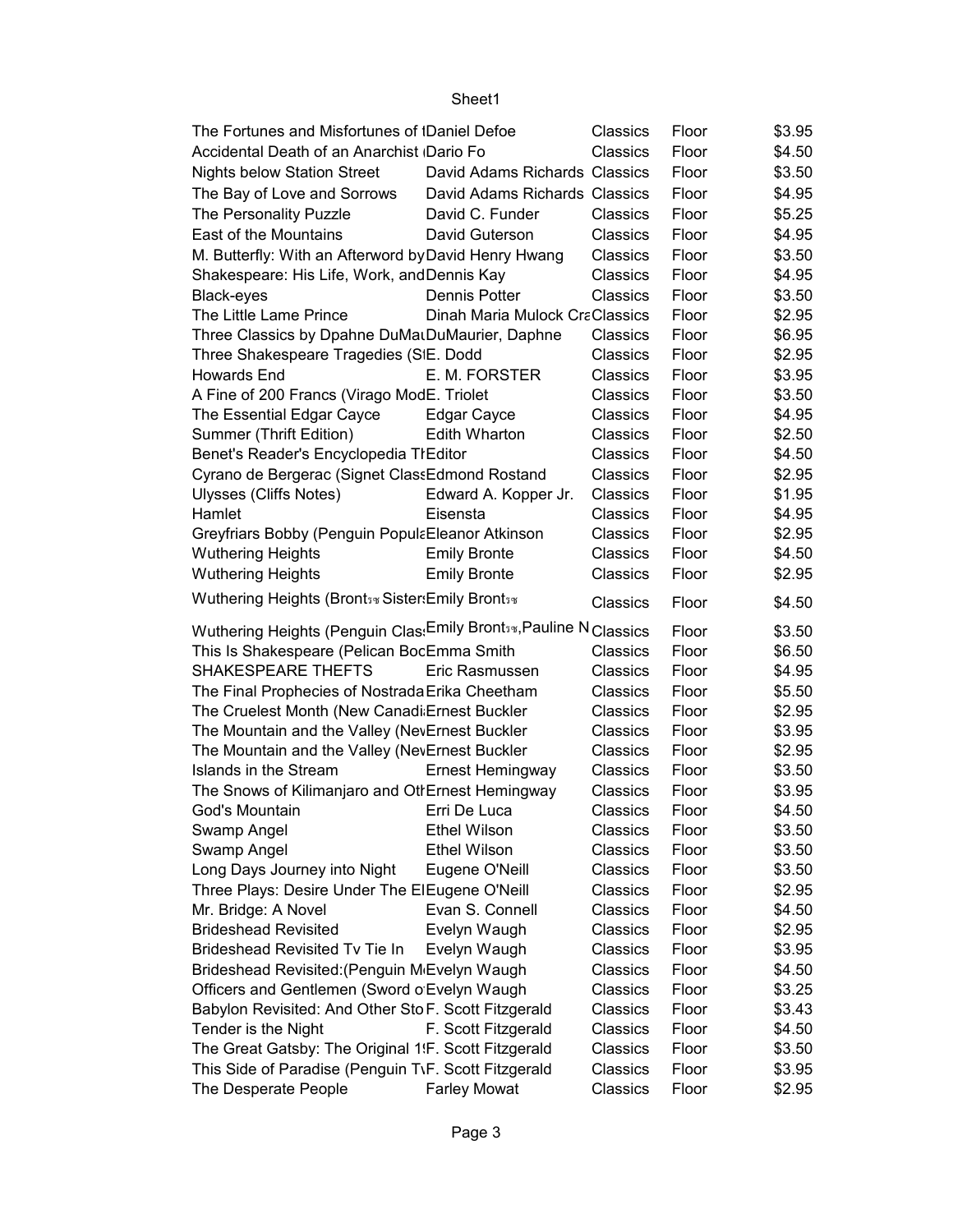| The Serpent's Coil (Seal Books) Farley Mowat                                  |                                | Classics | Floor               | \$2.95 |
|-------------------------------------------------------------------------------|--------------------------------|----------|---------------------|--------|
| The Snow Walker                                                               | <b>Farley Mowat</b>            | Classics | Floor               | \$2.95 |
| Bambi: A Life in the Woods                                                    | <b>Felix Salten</b>            | Classics | Floor               | \$2.25 |
| Madame Bovary                                                                 | Flaubert, Gustave              | Classics | Floor               | \$3.95 |
| Evelina: or, A Young Lady's Entra Frances Burney                              |                                | Classics | Floor               | \$4.95 |
| The Age of Shakespeare (Moderr Frank Kermode                                  |                                | Classics | Floor               | \$4.95 |
| Modern Classics Middle Parts Of Frederic Manning                              |                                | Classics | Floor               | \$4.50 |
| Settlers Of The Marsh: New CanaFrederick P. Grove                             |                                | Classics | Floor               | \$2.95 |
| Fruits of the Earth (New Canadiar Frederick Philip Grove                      |                                | Classics | Floor               | \$2.95 |
| Fruits of the Earth (New Canadiar Frederick Philip Grove                      |                                | Classics | Floor               | \$3.50 |
| The Condition of the Working Cla: Friedrich Engels                            |                                | Classics | Floor               | \$3.50 |
| Boy Scouts In Open Plains or, Th <sub>'</sub> G. Harvey. Saunders D. Classics |                                |          | Recently Pub \$4.95 |        |
| In Evil Hour                                                                  | Gabriel Garcia MarquezClassics |          | Floor               | \$2.95 |
| Love in the Time of Cholera: Intro Gabriel Garcsaya MsnrqueClassics           |                                |          |                     |        |
|                                                                               |                                |          | Floor               | \$5.50 |
| 15 Canadian poets plus 5                                                      | <b>Gary Geddes</b>             | Classics | Floor               | \$4.50 |
| The Phantom of the Opera                                                      | <b>Gaston Leroux</b>           | Classics | Floor               | \$2.95 |
| Canterbury Tales (Everyman's LibGeoffrey Chaucer                              |                                | Classics | Floor               | \$4.25 |
| The Canterbury Tales                                                          | Geoffrey Chaucer               | Classics | Floor               | \$2.95 |
| The Canterbury Tales: Nine TalesGeoffrey Chaucer, V. A. Classics              |                                |          | Floor               | \$4.50 |
| Major Critical Essays (Shaw Libra George Bernard Shaw Classics                |                                |          | Floor               | \$4.50 |
| Man and Superman: A Comedy a George Bernard Shaw Classics                     |                                |          | Floor               | \$3.95 |
| Man and Superman (Bernard ShaGeorge Bernard Shaw Classics                     |                                |          | Floor               | \$3.50 |
| Plays Pleasant (Penguin Classics George Bernard Shaw Classics                 |                                |          | Floor               | \$2.95 |
| Plays Unpleasant (Shaw Library) George Bernard Shaw Classics                  |                                |          | Floor               | \$4.50 |
| Pygmalion (Penguin Classics)                                                  | George Bernard Shaw Classics   |          | Floor               | \$2.95 |
| Pygmalion (Penguin Classics)                                                  | George Bernard Shaw Classics   |          | Floor               | \$2.50 |
| Pygmalion (Penguin Classics)                                                  | George Bernard Shaw Classics   |          | Floor               | \$2.50 |
| Saint Joan Illustrated: 15th centur George Bernard Shaw Classics              |                                |          | Floor               | \$3.95 |
| Shaw on Shakespeare (Applause George Bernard Shaw Classics                    |                                |          | Floor               | \$5.50 |
| The Doctor's Dilemma                                                          | George Bernard Shaw Classics   |          | Floor               | \$4.95 |
| Major Barbara (Penguin Classics) George Bernard Shaw, I Classics              |                                |          | Floor               | \$2.95 |
| The Lives of Children: The Story (George Dennison                             |                                | Classics | Floor               | \$2.95 |
| Trilby (Wordsworth Classics)                                                  | George Du Maurier              | Classics | Floor               | \$2.95 |
| Middlemarch (Modern Library Cla George Eliot                                  |                                | Classics | Floor               | \$5.25 |
| Silas Marner by George Eliot George Eliot                                     |                                | Classics | Floor               | \$2.95 |
| Born In Exile Annotated                                                       | George Gissing                 | Classics | Floor               | \$4.50 |
| The Odd Women (Broadview Lite George Gissing                                  |                                | Classics | Floor               | \$4.95 |
| Selected Poems of Byron (Words George Gordon Byron                            |                                | Classics | Floor               | \$4.50 |
| The Candlemass Road                                                           | George MacDonald Fra Classics  |          | Floor               | \$3.50 |
| A Clergyman's Daughter by Geor(George Orwell                                  |                                | Classics | Floor               | \$2.95 |
| Poems and Prose (Penguin ClassGerard Manley Hopkins Classics                  |                                |          | Floor               | \$3.95 |
| Shakespeare's Wife                                                            | <b>Germaine Greer</b>          | Classics | Floor               | \$6.50 |
| Outlander (New Canadian Library Germaine Guevremont Classics                  |                                |          | Floor               | \$3.95 |
| The Bell in the Fog & Other StorieGertrude Atherton                           |                                | Classics | Floor               | \$3.50 |
| <b>Bronte Country</b>                                                         | Glenda Leeming                 | Classics | Floor               | \$4.50 |
| <b>Burr</b>                                                                   | <b>Gore Vidal</b>              | Classics | Floor               | \$3.95 |
| <b>Brighton Rock</b>                                                          | <b>Graham Greene</b>           | Classics | Floor               | \$4.50 |
|                                                                               |                                |          |                     |        |
| The Power and the Glory (Pengui Graham Greene                                 |                                | Classics | Floor               | \$2.95 |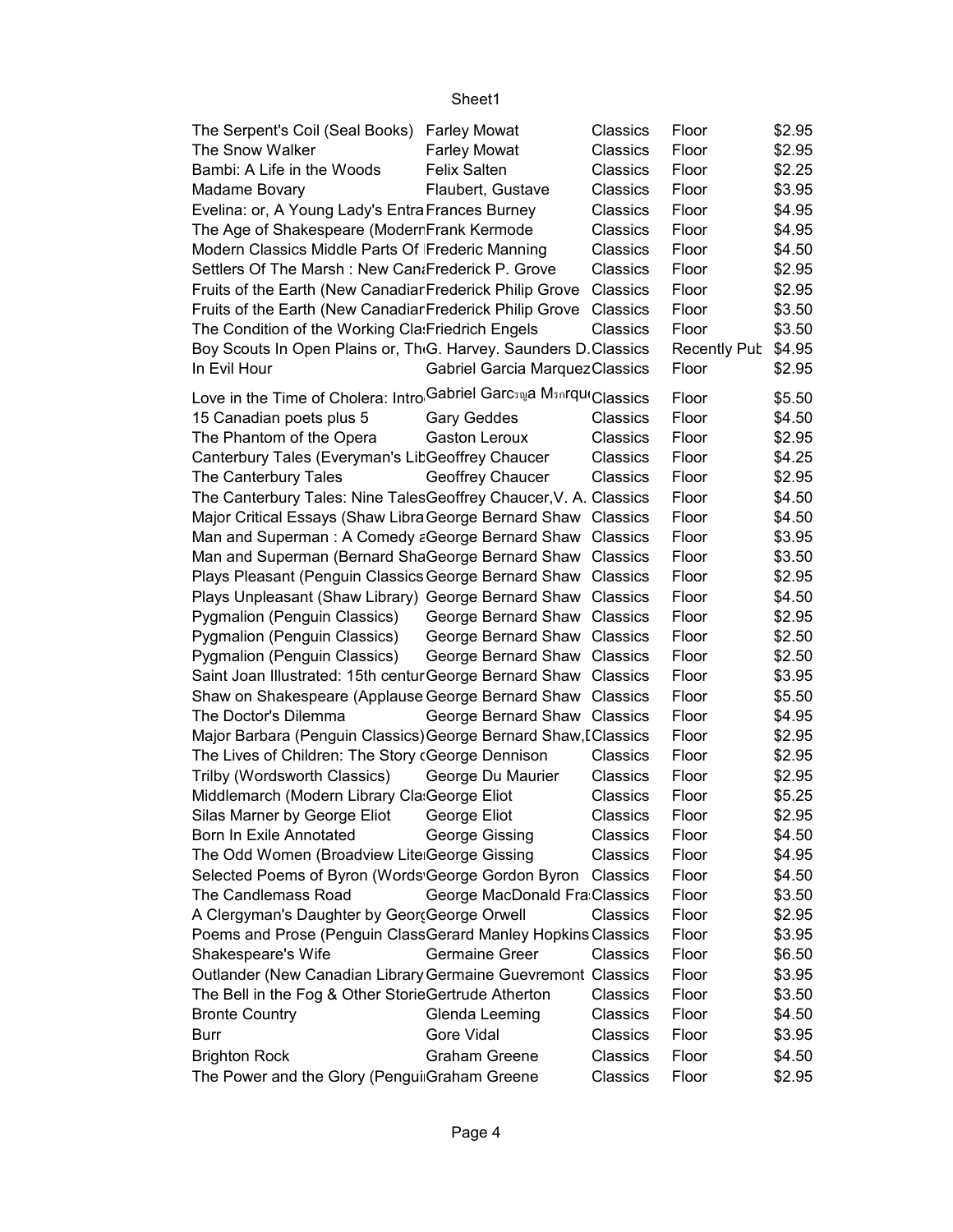|         | Madame Bovary (Arcturus Papert Gustave Flaubert             |                               | Classics        | Floor | \$3.95 |
|---------|-------------------------------------------------------------|-------------------------------|-----------------|-------|--------|
|         | Madame Bovary: A Story of ProviiGustave Flaubert            |                               | Classics        | Floor | \$2.95 |
|         | The Dark Philosophers (Library of Gwyn Thomas               |                               | Classics        | Floor | \$4.50 |
|         | Stories and Poems for Extremely H. Bloom                    |                               | Classics        | Floor | \$5.95 |
|         | The War in the Air (Penguin ClassH. G. Wells                |                               | Classics        | Floor | \$2.95 |
|         | The Homecoming                                              | <b>Harold Pinter</b>          | Classics        | Floor | \$2.95 |
|         | To Kill a Mockingbird                                       | Harper Lee                    | Classics        | Floor | \$3.95 |
|         | To Kill a Mockingbird                                       | Harper Lee                    | Classics        | Floor | \$4.25 |
|         | A Doll's House and Other Plays (FHenrik Ibsen               |                               | Classics        | Floor | \$2.95 |
|         | Four Great Plays by Henrik Ibsen Henrik Ibsen               |                               | Classics        | Floor | \$2.95 |
|         | Four Major Plays: Volume 1                                  | Henrik Ibsen                  | Classics        | Floor | \$2.95 |
|         | Hedda Gabler / Pillars of Society / Henrik Ibsen            |                               | Classics        | Floor | \$2.95 |
|         | Walden; Or, Life in the Woods (DiHenry David Thoreau        |                               | Classics        | Floor | \$3.50 |
|         | Where I Lived, and What I Lived FHenry David Thoreau        |                               | Classics        | Floor | \$3.95 |
|         | Joseph Andrews (Penguin ClassicHenry Fielding               |                               | Classics        | Floor | \$3.50 |
|         | Joseph Andrews and Shamela (OHenry Fielding                 |                               | Classics        | Floor | \$3.50 |
|         | The History of Tom Jones (PenguHenry Fielding               |                               | <b>Classics</b> | Floor | \$3.95 |
|         | The History of Tom Jones (PenguHenry Fielding               |                               | Classics        | Floor | \$3.50 |
|         | Tom Jones                                                   | Henry Fielding                | Classics        | Floor | \$2.95 |
|         | Daisy Miller (Penguin Classics)                             | Henry James                   | Classics        | Floor | \$3.95 |
|         | English Journeys Cathedrals and Henry James                 |                               | Classics        | Floor | \$3.95 |
|         | <b>Nexus</b>                                                | <b>Henry Miller</b>           | Classics        | Floor | \$2.95 |
|         | Stand Still Like the Hummingbird (Henry Miller              |                               | Classics        | Floor | \$3.95 |
|         | The Wisdom of the Heart                                     | <b>Henry Miller</b>           | Classics        | Floor | \$4.50 |
|         | The Works of Henry Wadsworth LHenry Wadsworth Long Classics |                               |                 | Floor | \$3.95 |
|         | My Belief: Essays on Life and Art Herman Hesse              |                               | Classics        | Floor | \$2.95 |
|         | <b>Billy Budd and Other Tales</b>                           | Herman Melville               | Classics        | Floor | \$2.95 |
|         | Beneath the Wheel                                           | Hermann Hesse                 | Classics        | Floor | \$3.50 |
|         | Peter Camenzind: A Novel                                    | Hermann Hesse                 | Classics        | Floor | \$3.95 |
|         | Rosshalde                                                   | Hermann Hesse                 | Classics        | Floor | \$3.95 |
|         | Steppenwolf: A Novel                                        | Hermann Hesse                 | Classics        | Floor | \$3.50 |
|         | Mrs Rochester: A Sequel to Jane Hilary Bailey               |                               | Classics        | Floor | \$3.25 |
|         | The Odyssey of Homer                                        | Homer                         | Classics        | Floor | \$5.50 |
|         | The Odyssey of Homer                                        | Homer                         | Classics        | Floor | \$3.95 |
|         | <b>Next Episode</b>                                         | <b>Hubert Aquin</b>           | Classics        | Floor | \$2.25 |
|         | The Bell (Penguin Twentieth-CentIris Murdoch                |                               | Classics        | Floor | \$2.95 |
|         | A Wild Peculiar Joy 1945-89 (MocIrving Layton               |                               | Classics        | Floor | \$4.50 |
|         | Dance With Desire                                           | Irving Layton                 | Classics        | Floor | \$4.50 |
|         | Lovers and Lesser Men                                       | <b>Irving Layton</b>          | Classics        | Floor | \$2.95 |
|         | Periods of the Moon                                         | Irving Layton                 | Classics        | Floor | \$2.95 |
|         | 20th Century Anecdotes Of Destir Isak Dinesen               |                               | Classics        | Floor | \$3.50 |
|         | Seven Gothic Tales                                          | <b>ISAK DINESEN</b>           | Classics        | Floor | \$3.50 |
|         |                                                             |                               | Classics        |       |        |
|         | Shakespeare Our Contemporary (J. Kott                       |                               |                 | Floor | \$4.95 |
| ~~NEW~~ | Peter Pan (Puffin Classics)                                 | J. M. Barrie                  | Classics        | Floor | \$3.95 |
|         | The Catcher in the Rye                                      | J.D. Salinger                 | Classics        | Floor | \$2.95 |
|         | Lonesome Traveler                                           | <b>JACK KEROUAC</b>           | Classics        | Floor | \$2.95 |
|         | Jack London: Tales of the North                             | Jack London                   | Classics        | Floor | \$5.95 |
|         | Jack London: Tales of the North                             | Jack London                   | Classics        | Floor | \$5.95 |
|         | The Fuji agenda                                             | James E Couch, James Classics |                 | Floor | \$3.95 |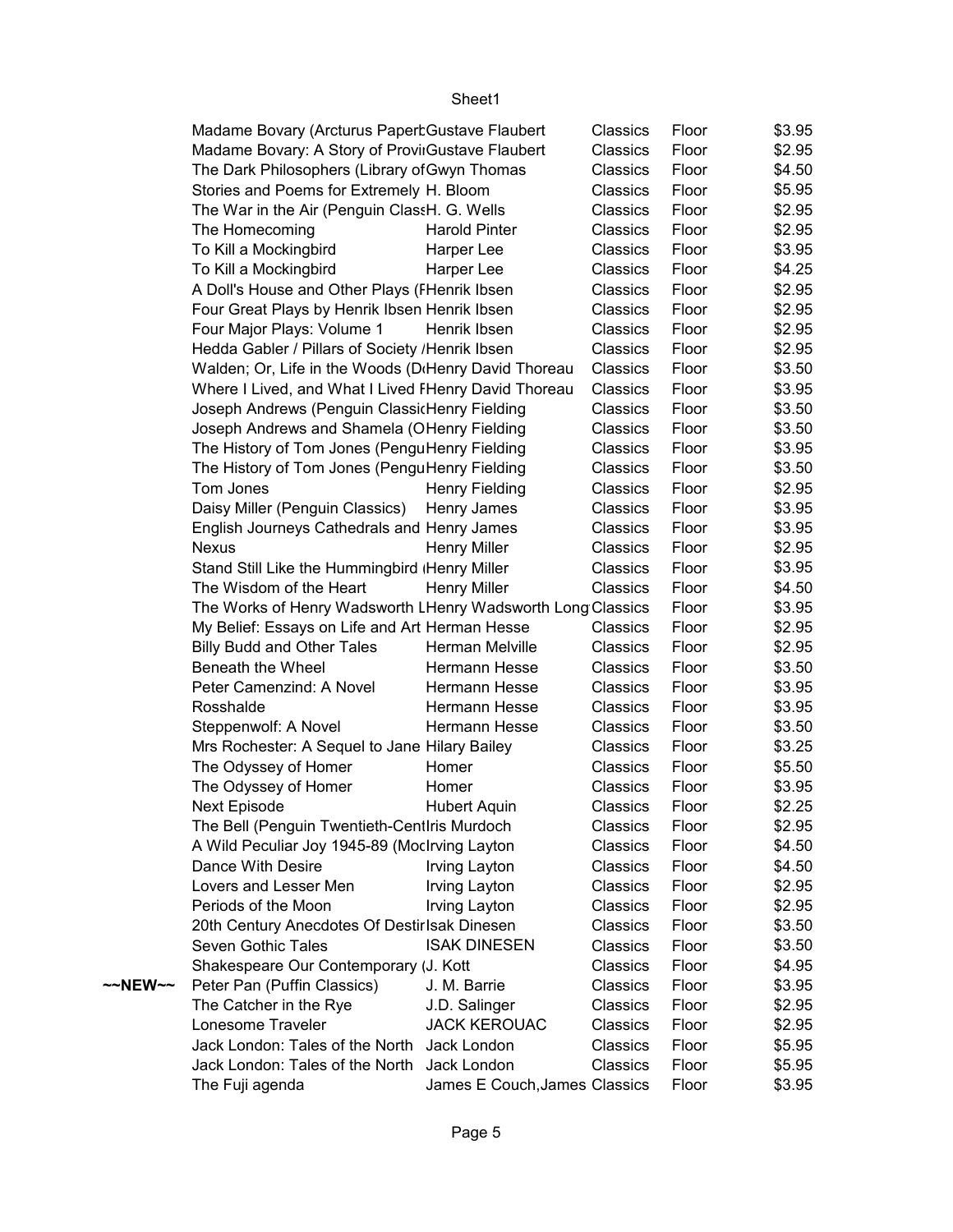| A Portrait of the Artist as a Young James Joyce               |                     | Classics | Floor | \$3.95 |
|---------------------------------------------------------------|---------------------|----------|-------|--------|
| As I Lay Dying (Cliffs Notes)                                 | James L. Roberts    | Classics | Floor | \$2.95 |
| The Donnellys (Voyageur Classic: James Reaney                 |                     | Classics | Floor | \$4.50 |
| Contested Will: Who Wrote Shak(James Shapiro                  |                     | Classics | Floor | \$5.50 |
| The Year of Lear: Shakespeare inJames Shapiro                 |                     | Classics | Floor | \$5.50 |
| The Bostonians                                                | James, Henry        | Classics | Floor | \$4.50 |
| The Arden Shakespeare MiscellarJane Armstrong                 |                     | Classics | Floor | \$4.95 |
| Pride and Prejudice (Coles Notes Jane Austen                  |                     | Classics | Floor | \$2.95 |
| Sense and Sensibility                                         | Jane Austen         | Classics | Floor | \$4.50 |
| The Book of Ruth                                              | Jane Hamilton       | Classics | Floor | \$4.50 |
| Modern Classics Wide Sargasso : Jean Rhys                     |                     | Classics | Floor | \$3.50 |
| <b>Steps</b>                                                  | Jerzy Kosinski      | Classics | Floor | \$3.25 |
| Sexual Healing: A Novel                                       | Jill Nelson         | Classics | Floor | \$4.50 |
| The Revolt of the Masses                                      | Jo Ortega Y Gasset  | Classics | Floor | \$3.25 |
| Heidi                                                         | Johanna Spyri       | Classics | Floor | \$2.95 |
| Serjeant Musgrave's Dance (ModdJohn Arden                     |                     | Classics | Floor | \$2.95 |
| Donne: Selected Prose (Penguin John Donne                     |                     | Classics | Floor | \$3.95 |
| John Donne's Poetry (Norton Criti John Donne                  |                     | Classics | Floor | \$3.95 |
| Forsyte Saga: The Man of Prope JOHN GALSWORTHY Classics       |                     |          | Floor | \$3.95 |
| Paradise Lost and Paradise RegaJohn Milton                    |                     | Classics | Floor | \$2.95 |
| Rumpole a La Carte                                            | John Mortimer       | Classics | Floor | \$3.50 |
| Rumpole for the Defence                                       | John Mortimer       | Classics | Floor | \$2.95 |
| Rumpole of the Bailey                                         | John Mortimer       | Classics | Floor | \$2.95 |
| Rumpole on Trial                                              | John Mortimer       | Classics | Floor | \$6.50 |
| Rumpole's Last Case                                           | John Mortimer       | Classics | Floor | \$3.50 |
| Rumpole's Return                                              | John Mortimer       | Classics | Floor | \$2.95 |
| The Trials of Rumpole                                         | John Mortimer       | Classics | Floor | \$2.95 |
| Afterlife of George Cartwright                                | John Steffler       | Classics | Floor | \$2.95 |
| Cup of Gold: A Life of Sir Henry MJohn Steinbeck              |                     | Classics | Floor | \$2.95 |
| Of Mice and Men                                               | John Steinbeck      | Classics | Floor | \$2.95 |
| The Pearl and The Red Pony (Tw John Steinbeck                 |                     | Classics | Floor | \$2.95 |
| <b>Travels with Charley</b>                                   | John Steinbeck      | Classics | Floor | \$2.95 |
| Zapata                                                        | John Steinbeck      | Classics | Floor | \$4.95 |
| The Duchess of Malfi                                          | John Webster        | Classics | Floor | \$4.50 |
| Them: Adventures With Extremist Jon Ronson                    |                     | Classics | Floor | \$5.95 |
| Soul of the Age: The Life, Mind ar Jonathan Bate              |                     | Classics | Floor | \$5.50 |
| Heart of Darkness (Norton CriticalJoseph Conrad               |                     | Classics | Floor | \$4.50 |
| Modern Classics Heart Of Darkne Joseph Conrad                 |                     | Classics | Floor | \$4.50 |
| Nostromo                                                      | Joseph Conrad       | Classics | Floor | \$4.50 |
| The Secret Agent (Annotated)                                  | Joseph Conrad       | Classics | Floor | \$2.95 |
| The Secret Agent (Annotated)                                  | Joseph Conrad       | Classics | Floor | \$2.95 |
| The Secret Agent: A Simple Tale Joseph Conrad                 |                     | Classics | Floor | \$3.50 |
| The Secret Agent: A Simple Tale Joseph Conrad                 |                     | Classics | Floor | \$3.95 |
| Victory (Wordsworth Collection)                               | Joseph Conrad       | Classics | Floor | \$2.95 |
| Madam Crowl's Ghost & Other StoJoseph Sheridan Le FarClassics |                     |          | Floor | \$2.95 |
| <b>Ordinary People</b>                                        | <b>Judith Guest</b> | Classics | Floor | \$4.50 |
| The Crackwalker (Revised EditionJudith Thompson               |                     | Classics | Floor | \$3.95 |
| The Mysterious Island (Modern LiJules Verne                   |                     | Classics | Floor | \$4.50 |
| Arthur & George                                               | Julian Barnes       | Classics | Floor | \$4.95 |
|                                                               |                     |          |       |        |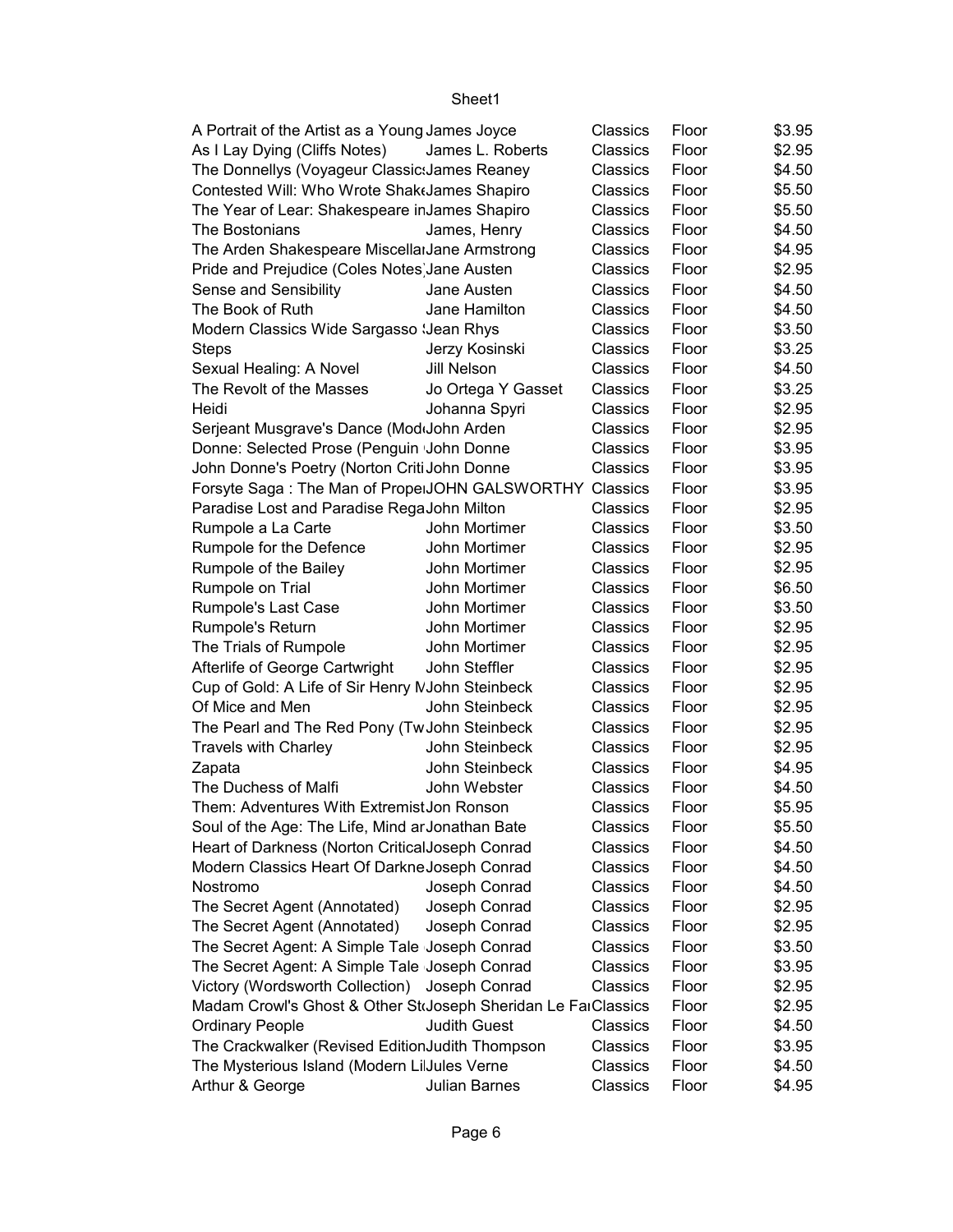| Staring At the Sun (Picador Books Julian Barnes                   |                                    | Classics        | Floor               | \$3.95 |
|-------------------------------------------------------------------|------------------------------------|-----------------|---------------------|--------|
| Through the Window: Seventeen Julian Barnes                       |                                    | Classics        | Floor               | \$5.95 |
| The Conquest of Gaul                                              | Julius Caesar, W. A. Ma Classics   |                 | Floor               | \$3.50 |
| Sixteen Satires (Penguin Classics Juvenal                         |                                    | Classics        | Floor               | \$3.95 |
| Prophet (Arkana)                                                  | Kahlil Gibran                      | Classics        | Floor               | \$3.50 |
| Forever Amber (Rediscovered ClaKathleen Winsor                    |                                    | Classics        | Floor               | \$5.50 |
| A Virtuous Woman (Oprah's BookKaye Gibbons                        |                                    | Classics        | Floor               | \$4.50 |
| A Virtuous Woman (Oprah's BookKaye Gibbons                        |                                    | <b>Classics</b> | Floor               | \$4.50 |
| Ellen Foster                                                      | Kaye Gibbons                       | Classics        | Floor               | \$4.50 |
| A Natural History                                                 | <b>Keith Oatley</b>                | Classics        | Floor               | \$4.50 |
| The Wind in the Willows (Aladdin Kenneth Grahame                  |                                    | Classics        | Floor               | \$4.50 |
| Rabble In Arms by Kenneth Robe Kenneth Roberts                    |                                    | Classics        | Floor               | \$4.95 |
| Train to Pakistan.                                                | Khushwant Singh, Khusł Classics    |                 | Floor               | \$4.95 |
| Sea of Strangers                                                  | Lang Leav                          | Classics        | Floor               | \$4.50 |
| A Sentimental Journey and Other Laurence Sterne                   |                                    | Classics        | Floor               | \$3.95 |
| 30 Great Myths about Shakespea Laurie E. Maguire, Emm Classics    |                                    |                 | Floor               | \$4.50 |
| Walking Dickens <sup>[</sup> Malondon (ShirLee Jackson            |                                    | Classics        | Floor               | \$4.95 |
| ANNA KARENINA (MODERN LIBLEO TOLSTOY                              |                                    | Classics        | Floor               | \$3.95 |
| Smith (Puffin Modern Classics)                                    | Leon Garfield                      | Classics        | Floor               | \$4.50 |
| John Drinkwater                                                   | lincoln, Abraham                   | Classics        | Recently Pub \$3.95 |        |
| Book of Jessica                                                   | Linda Griffiths, Maria Ca Classics |                 | Floor               | \$2.95 |
| Monologues for Young Actors                                       | Lorraine Cohen                     | Classics        | Floor               | \$2.95 |
| A Whisper in the Dark                                             | Louisa May Alcott                  | Classics        | Floor               | \$6.50 |
| Little Men                                                        | Louisa May Alcott                  | Classics        | Floor               | \$4.50 |
| Little Women & Good Wives (WorLouisa May Alcott                   |                                    | Classics        | Floor               | \$3.50 |
| <b>Old-Fashioned Girl</b>                                         | Louisa May Alcott                  | Classics        | Floor               | \$5.95 |
| The Inheritance                                                   | Louisa May Alcott                  | Classics        | Floor               | \$4.95 |
| Pegeen and the Pilgrim                                            | Lyn Cook                           | Classics        | Floor               | \$3.58 |
| Lady Audley's Secret (World's ClaM. E. Braddon, Mary ElizClassics |                                    |                 | Floor               | \$3.95 |
| The Norton Anthology of English IM. H. Abrams                     |                                    | Classics        | Floor               | \$4.50 |
| The Norton Anthology of English IM. H. Abrams                     |                                    | Classics        | Floor               | \$5.25 |
| The Norton Anthology of English IM. H. Abrams                     |                                    | Classics        | Floor               | \$5.25 |
| Shakespeare of London                                             | Marchette. (Reynolds PiClassics    |                 | Floor               | \$6.50 |
| Circle Game                                                       | Margaret Atwood                    | Classics        | Floor               | \$3.50 |
| The Journals of Susanna Moodie: Margaret Atwood                   |                                    | Classics        | Floor               | \$3.95 |
| A Bird in the House: Stories (PhotMargaret Laurence               |                                    | Classics        | Floor               | \$2.50 |
| A Bird in the House: Stories (PhotMargaret Laurence               |                                    | Classics        | Floor               | \$2.50 |
| A Jest of God (New Canadian Lib Margaret Laurence                 |                                    | Classics        | Floor               | \$2.95 |
| <b>The Diviners: Notes</b>                                        | Margaret Laurence                  | Classics        | Floor               | \$2.95 |
| THIS SIDE JORDAN a Novel                                          | Margaret Laurence                  | Classics        | Floor               | \$2.50 |
| The Secret Of The Musical Tree (Margaret Sutton                   |                                    | Classics        | <b>Recently Pub</b> | \$3.95 |
| Sarah (Godwit Classic)                                            | Margueritte Harmon BrcClassics     |                 | Floor               | \$4.50 |
| The Story of the Trapp Family SinMaria A Trapp                    |                                    | Classics        | Floor               | \$2.95 |
| Bear                                                              | Marian Engel                       | Classics        | Floor               | \$3.50 |
| A Really Good Brown Girl                                          | Marilyn Dumont                     | Classics        | Floor               | \$3.95 |
| The Yearling (Aladdin Classics)                                   | Marjorie Kinnan Rawling Classics   |                 | Floor               | \$3.95 |
| Pudd'nhead Wilson                                                 | Mark Twain                         | Classics        | Floor               | \$3.25 |
| Pudd'nhead Wilson and Those E>Mark Twain                          |                                    | Classics        | Floor               | \$3.95 |
|                                                                   |                                    |                 |                     |        |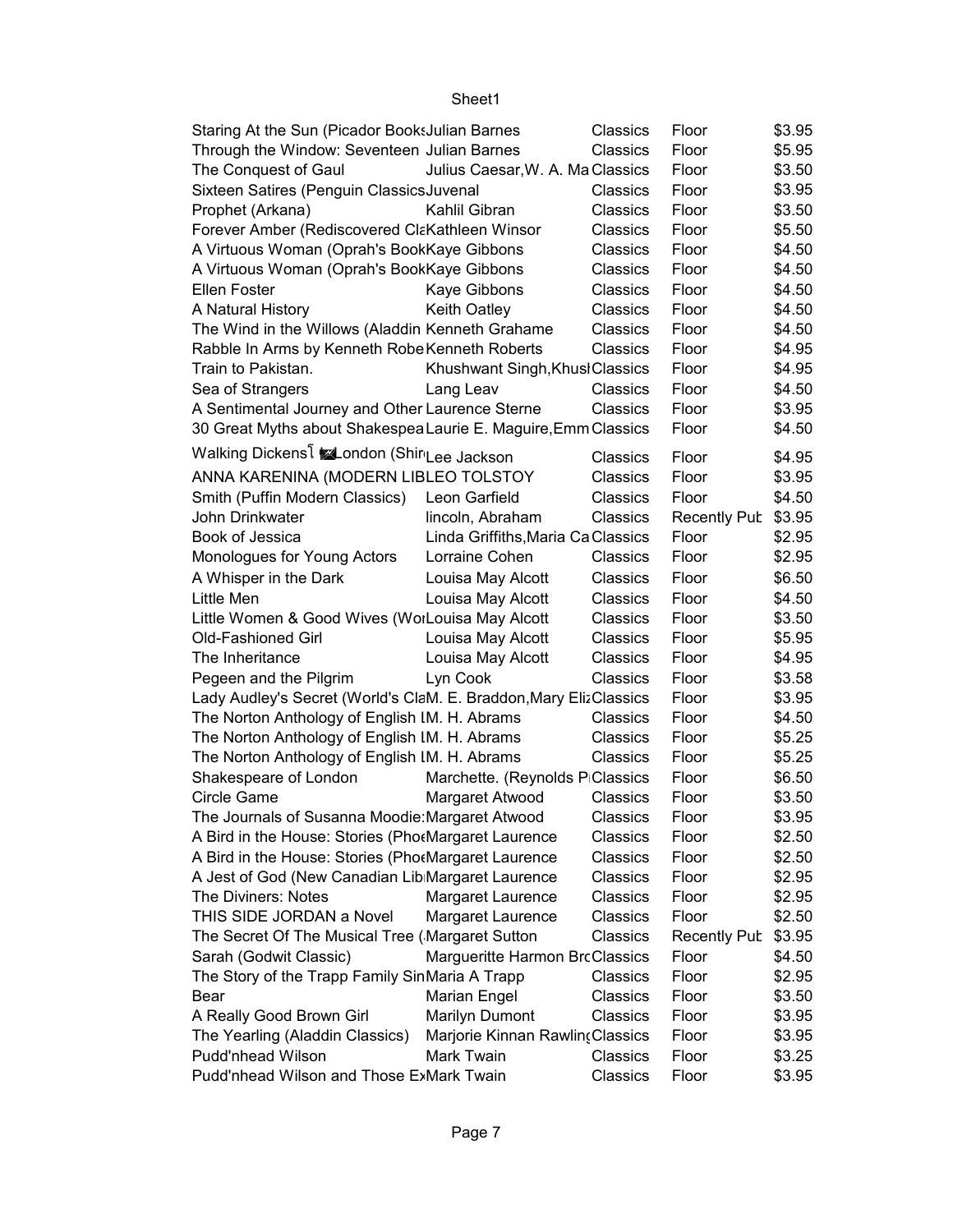| Roughing It                                                       | Mark Twain                     | Classics | Floor | \$2.95 |
|-------------------------------------------------------------------|--------------------------------|----------|-------|--------|
| Roughing It (The World's Best ReMark Twain                        |                                | Classics | Floor | \$5.95 |
| The Adventures of Tom Sawyer (Mark Twain                          |                                | Classics | Floor | \$4.50 |
| The Adventures of Tom Sawyer-TMark Twain                          |                                | Classics | Floor | \$3.95 |
| Puddnhead Wilson: And, Those IMark Twain, Malcolm BriClassics     |                                |          | Floor | \$4.50 |
| <b>Wild Geese</b>                                                 | Martha Ostenso                 | Classics | Floor | \$3.95 |
| Wild Geese (New Canadian Libra Martha Ostenso                     |                                | Classics | Floor | \$3.95 |
| The Bone Lady: Life as a Forensi Mary H. Manhein                  |                                | Classics | Floor | \$3.50 |
| The History of Mary Prince (Peng Mary Prince                      |                                | Classics | Floor | \$3.50 |
| Plays and Fragments (Penguin CIMenander                           |                                | Classics | Floor | \$3.95 |
| The Norton Anthology of English IMeyer Howard Abrams Classics     |                                |          | Floor | \$4.50 |
| England Is Mine: Pop Life in AlbioMichael Bracewell               |                                | Classics | Floor | \$4.50 |
| Drawer Boy                                                        | Michael Healey                 | Classics | Floor | \$3.95 |
| Brush Up Your Shakespeare!                                        | Michael Macrone, Tom LClassics |          | Floor | \$3.95 |
| Audition                                                          | Michael Shurtleff              | Classics | Floor | \$2.95 |
| Shakespeare                                                       | Michael Wood                   | Classics | Floor | \$6.95 |
| Don Quixote (Wordsworth ClassicMiguel De Cervantes SaClassics     |                                |          | Floor | \$4.95 |
| Don Quixote                                                       | Miguel De; Fuentes CarClassics |          | Floor | \$5.50 |
| Sexus (The rosy crucifixion / Henrmiller-henry                    |                                | Classics | Floor | \$2.95 |
| Apprenticeship Of Duddy Kravitz Mordecai Richler                  |                                | Classics | Floor | \$2.95 |
| Cocksure                                                          | Mordecai Richler               | Classics | Floor | \$2.95 |
| St. Urbain's Horseman                                             | Mordecai Richler               | Classics | Floor | \$2.95 |
| The Acrobats                                                      | Mordecai Richler               | Classics | Floor | \$2.50 |
| The Incomparable Atuk (New CarMordecai Richler                    |                                | Classics | Floor | \$2.95 |
| The Street: Penguin Modern Clas Mordecai Richler                  |                                | Classics | Floor | \$2.95 |
| More Joy in Heaven                                                | Morley Callaghan               | Classics | Floor | \$2.95 |
| Such Is My Beloved                                                | Morley Callaghan               | Classics | Floor | \$2.95 |
| Modern Classics Untouchable                                       | Mulk Raj Anand                 | Classics | Floor | \$3.50 |
| Roman Civilization: Selected Rea Naphtali Lewis, Meyer R Classics |                                |          | Floor | \$5.50 |
| The Cruel Sea (Classics of War) Nicholas Monsarrat                |                                | Classics | Floor | \$3.95 |
| The Homecoming                                                    | Norah Lofts                    | Classics | Floor | \$3.95 |
| The House at Old Vine                                             | Norah Lofts                    | Classics | Floor | \$3.95 |
| The Lonely Furrow                                                 | Norah Lofts                    | Classics | Floor | \$3.95 |
| Coles Notes William Shakespear Not Stated                         |                                | Classics | Floor | \$3.95 |
| Shakespeare and the Lawyers                                       | O Hood Phillips                | Classics | Floor | \$4.95 |
| The Life of Olaudah Equiano (DovOlaudah Equiano                   |                                | Classics | Floor | \$3.95 |
| The Vicar of Wakefield (Penguin IOliver Goldsmith                 |                                | Classics | Floor | \$4.50 |
| This Dark Endeavour                                               | Oppel, Kenneth                 | Classics | Floor | \$4.50 |
| F. T. Palgrave's The Golden Trea Oscar Williams                   |                                | Classics | Floor | \$2.95 |
| Shakespeare: A Life                                               | Park Honan                     | Classics | Floor | \$6.50 |
| The Water Is Wide                                                 | Pat Conroy                     | Classics | Floor | \$3.50 |
| Mud and Magic Shows: RobertsorPatricia Monk                       |                                | Classics | Floor | \$3.95 |
| The Snow Goose                                                    | Paul Gallico                   | Classics | Floor | \$2.95 |
| The Snow Goose And the Small MPaul Gallico                        |                                | Classics | Floor | \$2.15 |
| Creators: From Chaucer and DurePaul Johnson                       |                                | Classics | Floor | \$6.50 |
| Shakespeare's Pub: A Barstool HiPete Brown                        |                                | Classics | Floor | \$4.95 |
| The Snow Leopard (Penguin ClasPeter Matthiessen                   |                                | Classics | Floor | \$4.50 |
| The Snow Leopard (Penguin Natu Peter Matthiessen                  |                                | Classics | Floor | \$3.25 |
| The Bridge on the River Kwai                                      | Pierre Boulle                  | Classics | Floor | \$2.95 |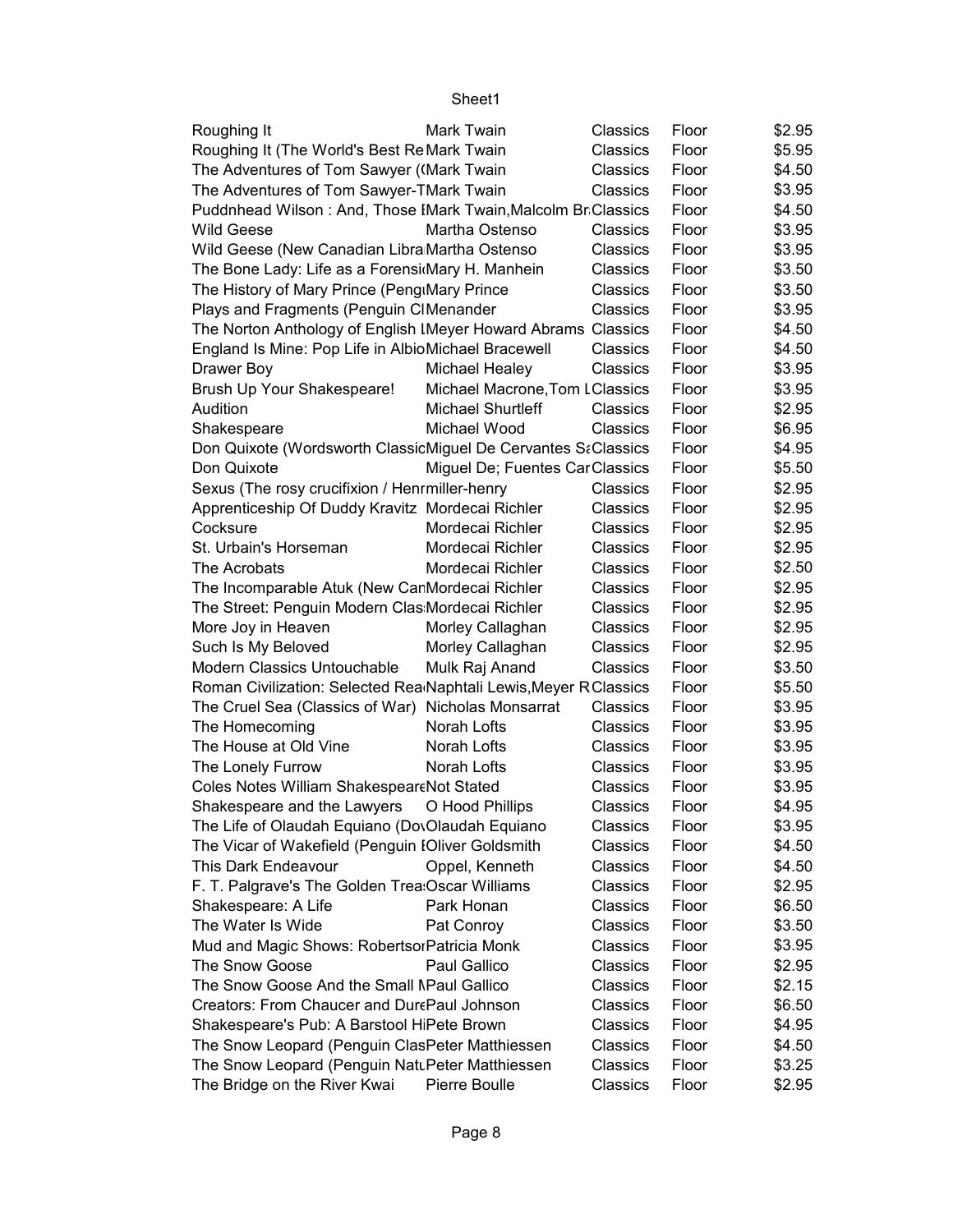| Les Liaisons Dangereuses (PengiPierre Choderlos de LacClassics    |                         |                 | Floor               | \$3.95 |
|-------------------------------------------------------------------|-------------------------|-----------------|---------------------|--------|
| The Rope and Other Plays                                          | Plautus                 | Classics        | Floor               | \$3.95 |
| The Pot of Gold and Other Plays (Plautus, E. F. Watling           |                         | Classics        | Floor               | \$3.95 |
| Lorna Doone (Wordsworth Collec R. D. Blackmore                    |                         | Classics        | Floor               | \$4.50 |
| Lorna Doone: A Romance of ExmR. D. Blackmore                      |                         | Classics        | Floor               | \$3.95 |
| Whiskey, Words, and A Shovel R. H. Sin                            |                         | Classics        | Floor               | \$4.50 |
| Kings Solomon's Mines (Penguin R. Haggard                         |                         | Classics        | Floor               | \$2.95 |
| Norton Anthology of Short Fiction R.V. Cassill                    |                         | Classics        | Floor               | \$4.50 |
| Halifax, Warden of the North                                      | Raddall                 | Classics        | Floor               | \$3.95 |
| My Cousin Caroline: The acclaim Rebecca Ann Collins               |                         | Classics        | Floor               | \$4.95 |
| The Ladies of Longbourn: The ac Rebecca Ann Collins               |                         | Classics        | Floor               | \$4.95 |
| Black Lamb and Grey Falcon: A J Rebecca West                      |                         | Classics        | Floor               | \$4.50 |
| Spiritual Classics: Selected ReadiRenovare                        |                         | Classics        | Floor               | \$4.95 |
| Girl In a Swing                                                   | <b>Richard Adams</b>    | Classics        | Floor               | \$4.95 |
| <b>Watership Down</b>                                             | <b>Richard Adams</b>    | Classics        | Floor               | \$6.50 |
| Watership Down (Puffin Books) Richard Adams                       |                         | Classics        | Floor               | \$3.95 |
| The World's Greatest Ghost Stori(Richard Dalby                    |                         | Classics        | Floor               | \$5.50 |
| Pattern Poetry, Part 1                                            | <b>Richard Wilson</b>   | Classics        | <b>Recently Pub</b> | \$4.95 |
| Rabbit Redux by John Updike. ReRichard. Locke                     |                         | Classics        | Floor               | \$2.95 |
| <b>Graves: Collected Short Stories (FRobert Graves</b>            |                         | Classics        | Floor               | \$2.95 |
| <b>Border Music</b>                                               | Robert James Waller     | Classics        | Floor               | \$5.95 |
| The Bridges of Madison County Robert James Waller                 |                         | Classics        | Floor               | \$4.95 |
| The Strange Case of Dr. Jekyll anRobert Louis StevensonClassics   |                         |                 | Floor               | \$2.95 |
| Treasure Island (Puffin Classics) Robert Louis StevensonClassics  |                         |                 | Floor               | \$4.50 |
| Treasure Island-Treasury of IllustrRobert Louis StevensonClassics |                         |                 | Floor               | \$3.95 |
| Kidnapped (Scholastic Classics) Robert Louis Stevenson Classics   |                         |                 | Floor               | \$4.95 |
| Grain (New Canadian Library)                                      | <b>Robert Stead</b>     | Classics        | Floor               | \$3.50 |
| Landmarks: A Process Reader for Roberta Birks, Tomi EngClassics   |                         |                 | Floor               | \$5.25 |
| Fifth Business (Deptford Trilogy) Robertson Davies                |                         | Classics        | Floor               | \$2.95 |
| Fifth Business (Deptford Trilogy) Robertson Davies                |                         | Classics        | Floor               | \$2.95 |
| The Manticore                                                     | <b>Robertson Davies</b> | Classics        | Floor               | \$2.95 |
| The Manticore                                                     | <b>Robertson Davies</b> | <b>Classics</b> | Floor               | \$2.95 |
| The Manticore (Deptford Trilogy) Robertson Davies                 |                         | Classics        | Floor               | \$6.50 |
| The Merry Heart Selections 1980-Robertson Davies                  |                         | Classics        | Floor               | \$6.50 |
| Whats Bred In the Bone                                            | <b>Robertson Davies</b> | Classics        | Floor               | \$3.95 |
| World Of Wonders                                                  | <b>Robertson Davies</b> | Classics        | Floor               | \$2.95 |
| World of Wonders (Deptford Trilo(Robertson Davies                 |                         | Classics        | Floor               | \$6.50 |
| Monkfish Moon                                                     | Romesh Gunesekera       | Classics        | Floor               | \$3.50 |
| Shakespeare's England                                             | Ron Pritchard           | Classics        | Floor               | \$5.50 |
| The Shakespeare Wars: ClashingRon Rosenbaum                       |                         | Classics        | Floor               | \$4.95 |
| Valmouth and Other Stories                                        | Ronald Firbank          | Classics        | Floor               | \$3.95 |
| The Eagle of the Ninth (The Rom&Rosemary Sutcliff                 |                         | Classics        | <b>Recently Pub</b> | \$4.95 |
| Leave Well Enough Alone                                           | <b>Rosemary Wells</b>   | Classics        | Floor               | \$3.50 |
| Kim (Wordsworth Classics)                                         | <b>Rudyard Kipling</b>  | Classics        | Floor               | \$2.50 |
| Short Stories 1                                                   | <b>Rudyard Kipling</b>  | Classics        | Floor               | \$2.95 |
| The Best Fiction of Rudyard Kiplir Rudyard Kipling                |                         | Classics        | Floor               | \$3.95 |
| The Jungle Book (The Vancouver Rudyard Kipling                    |                         | Classics        | Floor               | \$3.95 |
| The Jungle Books (Penguin Class Rudyard Kipling                   |                         | Classics        | Floor               | \$3.25 |
| The Man Who Would be King & CRudyard Kipling                      |                         | Classics        | Floor               | \$4.50 |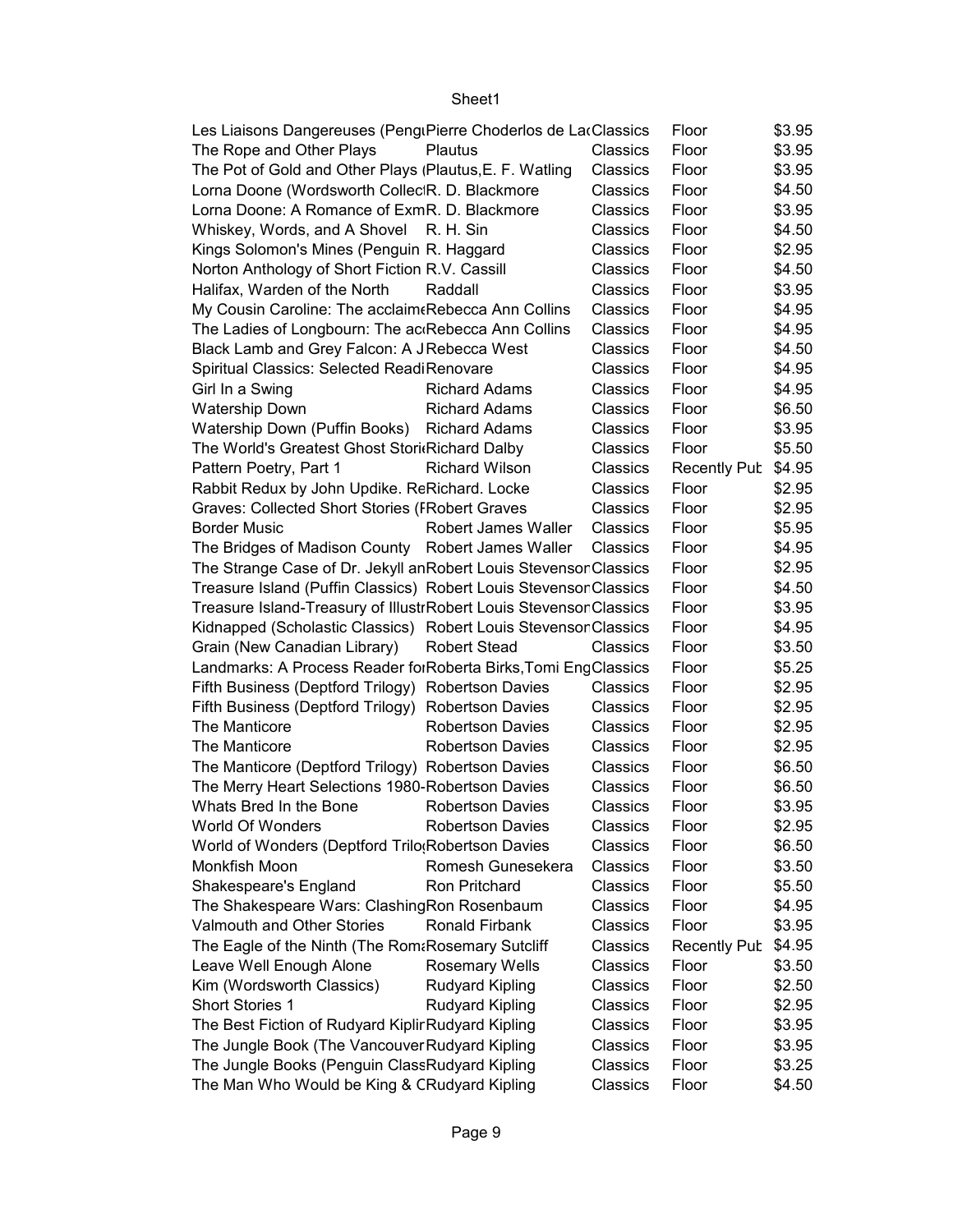| Kleinzeit                                                          | Russell Hoban                  | Classics | Floor        | \$4.50 |
|--------------------------------------------------------------------|--------------------------------|----------|--------------|--------|
| Shakespeare's Lives                                                | S. Schoenbaum                  | Classics | Floor        | \$6.50 |
| A Reader's Guide to Writers' BritaSally Varlow                     |                                | Classics | Floor        | \$5.95 |
| Shame by Salman Rushdie (1983Salman Rushdie                        |                                | Classics | Floor        | \$5.95 |
| The Way of All Flesh (Modern Lib Samuel Butler                     |                                | Classics | Floor        | \$4.50 |
| Pamela                                                             | Samuel Richardson              | Classics | Floor        | \$3.95 |
| Clarissa                                                           | Samuel Richardson, GerClassics |          | Floor        | \$3.95 |
| Bloomsday: an interpretation of J&Saul Field, Morton P LevClassics |                                |          | Out Front    | \$7.95 |
| <b>CliffsNotes Statistics Quick Revie Scott Adams</b>              |                                | Classics | Floor        | \$2.95 |
| The Double Hook: Penguin Mode Sheila Watson                        |                                | Classics | Floor        | \$3.50 |
| The Double Hook (New Canadian Sheila Watson, F. T. FlaClassics     |                                |          | Floor        | \$3.50 |
| Memoirs of a Fox-hunting Man Siegfried Sassoon                     |                                | Classics | Floor        | \$3.95 |
| <b>Babbitt (Signet Classics)</b>                                   | Sinclair Lewis                 | Classics | Floor        | \$3.58 |
| As for Me and My House (New CaSinclair Ross                        |                                | Classics | Floor        | \$3.50 |
|                                                                    |                                |          |              |        |
| As for Me and My House (New CaSinclair Ross                        |                                | Classics | Floor        | \$3.95 |
| Adventures of Sherlock Holmes (\Sir Arthur Conan Doyle Classics    |                                |          | Floor        | \$4.25 |
| The Hound of the Baskervilles & TSir Arthur Conan Doyle Classics   |                                |          | Recently Pub | \$4.95 |
| Rumpole and the Age of Miracles Sir John Mortimer                  |                                | Classics | Floor        | \$2.95 |
| The Major Works: Religio Medici, Sir Thomas Browne                 |                                | Classics | Floor        | \$3.95 |
| The Flight of King Charles                                         | <b>Sir Walter Scott</b>        | Classics | Floor        | \$4.50 |
| The Theban Plays: King Oedipus; Sophocles                          |                                | Classics | Floor        | \$4.50 |
| The Three Theban Plays: AntigonSophocles                           |                                | Classics | Floor        | \$2.95 |
| The Three Theban Plays: AntigonSophocles                           |                                | Classics | Floor        | \$4.50 |
| Shakespeare's Face: Is This the Stephanie Nolen                    |                                | Classics | Floor        | \$6.50 |
| Macbeth-vintage                                                    | Stephenson                     | Classics | Floor        | \$2.95 |
| Hauntings                                                          | Suchitra Samanta               | Classics | Floor        | \$3.95 |
| <b>Bhagavad Gita</b>                                               | Swami Mukundananda Classics    |          | Floor        | \$2.95 |
| <b>Word Finder</b>                                                 | T. McCutcheon                  | Classics | Floor        | \$3.50 |
| Selected Poems of T. S. Eliot (FalT. S. Eliot                      |                                | Classics | Floor        | \$2.95 |
| World's End (Contemporary AmerT.C. Boyle                           |                                | Classics | Floor        | \$4.50 |
| Frantz Fanon's Uneven Ribs (AfricTaban Lo Liyong                   |                                | Classics | Floor        | \$2.95 |
| Night of the Iguana (Signet D2481Tennessee Williams                |                                | Classics | Floor        | \$2.95 |
| <b>Small Craft Warnings</b>                                        | <b>Tennessee Williams</b>      | Classics | Floor        | \$2.95 |
| The Glass Menagerie                                                | <b>Tennessee Williams</b>      | Classics | Floor        | \$4.25 |
| So Lit-Crit Anthony Burgess' A CkThe Editors of Squid InkClassics  |                                |          | Floor        | \$3.95 |
| Confessions of an English Opium Thomas De Quincey                  |                                | Classics | Floor        | \$2.95 |
| Mayor of Casterbridge                                              | <b>THOMAS HARDY</b>            | Classics | Floor        | \$2.95 |
| Tess of the D'Urbervilles (Norton (Thomas Hardy                    |                                | Classics | Floor        | \$3.50 |
| Tess of the D'Urbervilles (Penguir Thomas Hardy                    |                                | Classics | Floor        | \$4.95 |
| Tess of the D'Urbervilles (Signet (Thomas Hardy                    |                                | Classics | Floor        | \$2.95 |
| Tess of the D'Urbervilles: A Pure 'Thomas Hardy                    |                                | Classics | Floor        | \$4.50 |
| Tess of the D'Urbervilles: A Pure 'Thomas Hardy                    |                                | Classics | Floor        | \$2.95 |
| Tess of the D'Urbervilles: A Pure 'Thomas Hardy                    |                                |          |              | \$3.95 |
|                                                                    |                                | Classics | Floor        |        |
| The mayor of Casterbridge (The NThomas Hardy                       |                                | Classics | Floor        | \$2.95 |
| The Return of the Native (Bantam Thomas Hardy                      |                                | Classics | Floor        | \$2.95 |
| The Woodlanders (Modern Librar Thomas Hardy                        |                                | Classics | Floor        | \$4.50 |
| Icefields                                                          | Thomas Wharton                 | Classics | Floor        | \$4.95 |
| Icefields                                                          | Thomas Wharton                 | Classics | Floor        | \$4.95 |
| Wars                                                               | <b>Timothy Findley</b>         | Classics | Floor        | \$4.95 |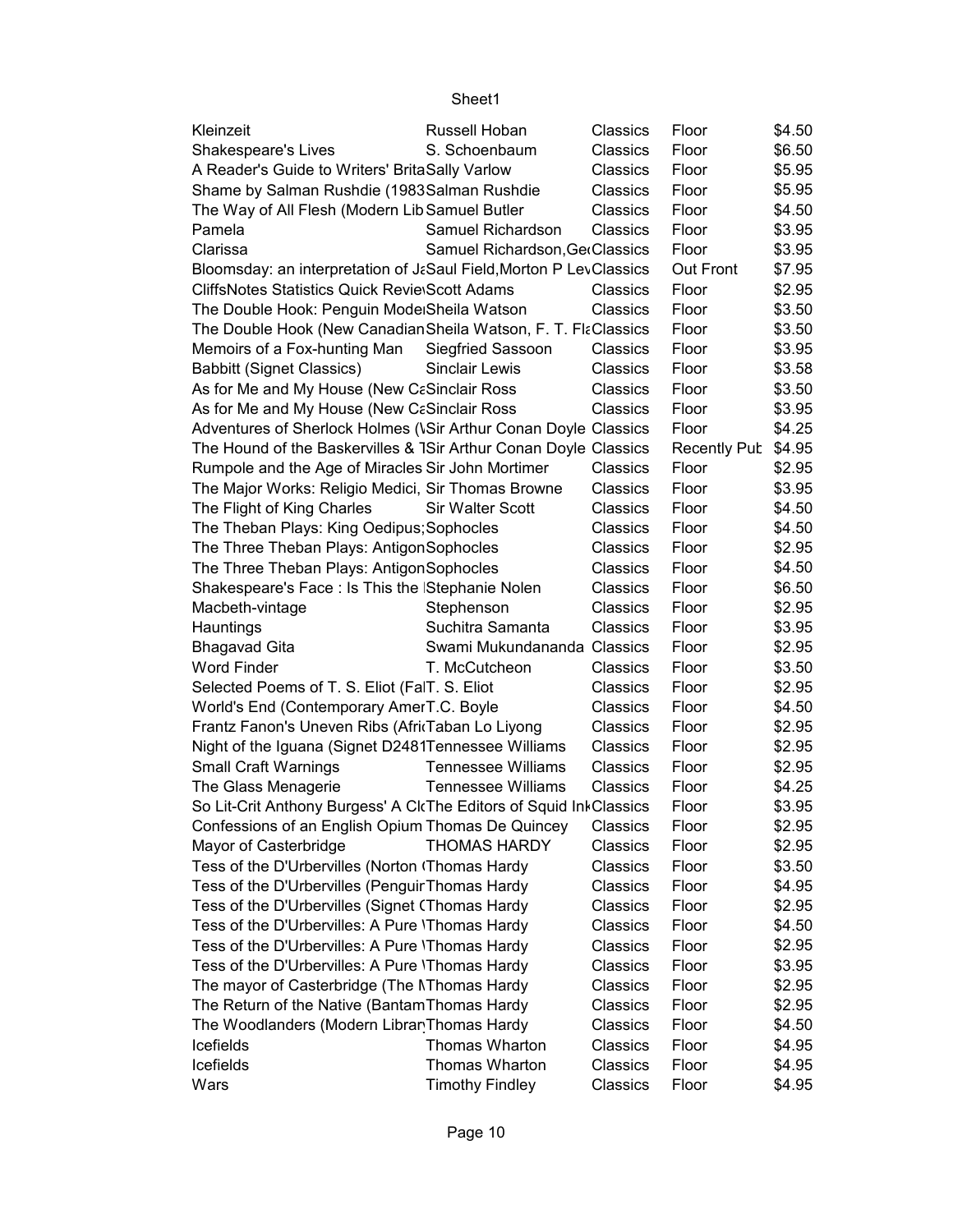| The Expedition of Humphry Clink Tobias Smollett               | Classics                     | Floor | \$3.95 |  |
|---------------------------------------------------------------|------------------------------|-------|--------|--|
| Dance of the particles<br><b>Tom Marshall</b>                 | Classics                     | Floor | \$3.50 |  |
| Rosencrantz and Guildenstern AnTom Stoppard                   | <b>Classics</b>              | Floor | \$3.95 |  |
| Dry Lips Oughta Move to Kapusk Tomson Highway                 | Classics                     | Floor | \$4.50 |  |
| A Hitchcock Reader<br>Unknown                                 | Classics                     | Floor | \$5.50 |  |
| A Jest of God (Phoenix Fiction) by Unknown                    | Classics                     | Floor | \$2.95 |  |
| A Town Like Alice (New WindmillsUnknown                       | Classics                     | Floor | \$4.95 |  |
| Breathing Fire: Canada's New Po <sub>'</sub> Unknown          | Classics                     | Floor | \$4.95 |  |
| <b>Charles Dickens</b><br>Unknown                             | Classics                     | Floor | \$5.50 |  |
| <b>Great Expectations</b><br>Unknown                          | Classics                     | Floor | \$4.25 |  |
| <b>Gulliver's Travels</b><br>Unknown                          | Classics                     | Floor | \$4.95 |  |
| HOMER'S THE ILIAD NOTES<br>Unknown                            | Classics                     | Floor | \$2.95 |  |
| JANE AUSTENI'S WORLD<br>Unknown                               | Classics                     | Floor | \$6.95 |  |
| Merriam-Webster's Encyclopedia Unknown                        | Classics                     | Floor | \$6.95 |  |
| Poets Between the Wars (New CaUnknown                         | Classics                     | Floor | \$2.95 |  |
| Poets of the Confederation (New Unknown                       | Classics                     | Floor | \$2.95 |  |
| Shakespeare Alive!: America's FoUnknown                       | Classics                     | Floor | \$3.95 |  |
| Sons and Lovers: Cole's Notes Unknown                         | Classics                     | Floor | \$2.25 |  |
| The Best Poems Ever (Scholastic Unknown                       | Classics                     | Floor | \$2.25 |  |
| The Homeric Hymns (Focus Clas: Unknown                        | Classics                     | Floor | \$3.95 |  |
| The Journey Prize Stories 30: The Unknown                     | Classics                     | Floor | \$4.95 |  |
| The Norton Anthology of ContempUnknown                        | Classics                     | Floor | \$5.50 |  |
| The Norton Anthology of English IUnknown                      | Classics                     | Floor | \$5.95 |  |
| The Norton Anthology of English IUnknown                      | Classics                     | Floor | \$5.50 |  |
| The Norton Reader: An Anthology Unknown                       | Classics                     | Floor | \$4.95 |  |
| The Outspoken Princess and The Unknown                        | Classics                     | Floor | \$6.50 |  |
| The Prophet<br>Unknown                                        | Classics                     | Floor | \$3.50 |  |
| Theatre of Tennessee Williams, VUnknown                       | Classics                     | Floor | \$3.50 |  |
| <b>Treasure Island</b><br>Unknown                             | Classics                     | Floor | \$5.95 |  |
| Unknown<br><b>Vanity Fair</b>                                 | Classics                     | Floor | \$4.50 |  |
| W. B. Yeats: Selected Poetry<br>Unknown                       | Classics                     | Floor | \$2.95 |  |
| Web by John Wyndham (April 15, Unknown                        | Classics                     | Floor | \$2.95 |  |
| Zen Flesh, Zen Bones: A CollecticUnknown                      | Classics                     | Floor | \$3.50 |  |
| Oxford World's Classics: Selected Varios Autores              | Classics                     | Floor | \$2.95 |  |
| Les Miserables <b>Miserables</b> Victor Hugo                  | Classics                     | Floor | \$3.95 |  |
| Les Miserables: Abridged<br>Victor. Hugo                      | Classics                     | Floor | \$3.95 |  |
| Broderie Anglaise (English and FrViolet Trefusis              | Classics                     | Floor | \$3.25 |  |
| Mrs Dalloway (Oxford World's ClaVirginia Woolf                | Classics                     | Floor | \$3.95 |  |
| Mrs. Dalloway: (Penguin Classics Virginia Woolf               | Classics                     | Floor | \$3.50 |  |
| The Voyage Out (Dover Value Ed Virginia Woolf                 | Classics                     | Floor | \$4.50 |  |
| Ada, or Ardor: A Family Chronicle Vladimir Nabokov            | Classics                     | Floor | \$5.95 |  |
| Candide and Zadig<br>Voltaire                                 | Classics                     | Floor | \$2.95 |  |
| Who Has Seen The Wind<br>W. O. Mitchell                       | Classics                     | Floor | \$3.95 |  |
| Collected Short Stories: Volume 3W. Somerset Maughan Classics |                              | Floor | \$3.50 |  |
| Collected Short Stories: Volume 1W. Somerset Maugham Classics |                              | Floor | \$3.50 |  |
| Collected Short Stories: Volume 2W. Somerset Maugham Classics |                              | Floor | \$4.50 |  |
| Collected Short Stories: Volume 2W. Somerset Maugham Classics |                              | Floor | \$4.50 |  |
| Collected Short Stories: Volume 4W. Somerset Maugham Classics |                              | Floor | \$4.50 |  |
| Summing Up                                                    | W. Somerset Maugham Classics | Floor | \$3.95 |  |
|                                                               |                              |       |        |  |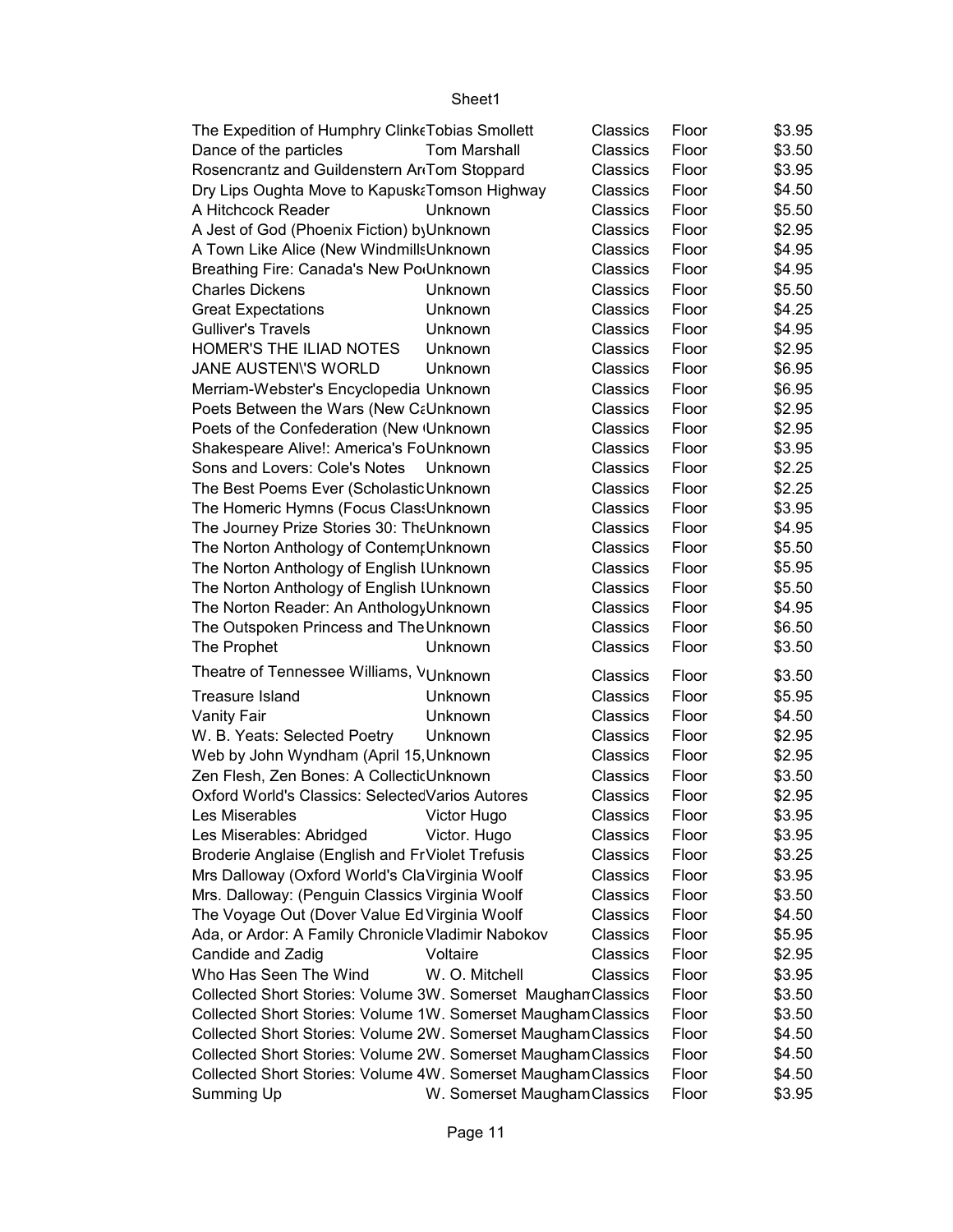|                                                        |                                              |          | Floor               |                  |
|--------------------------------------------------------|----------------------------------------------|----------|---------------------|------------------|
| The Moon And Sixpence                                  | W. Somerset Maugham Classics                 |          | Floor               | \$4.50<br>\$3.95 |
| The Razor's Edge<br>Ther Razor's Edge                  | W. Somerset Maugham Classics                 |          | Floor               |                  |
| The Old Man of the Sea                                 | W. Somerset Maugham Classics<br>W. W. Jacobs |          | Floor               | \$4.95           |
|                                                        |                                              | Classics |                     | \$3.95<br>\$3.95 |
| No Name (The World's Classics) W. Wilkie Collins       |                                              | Classics | Floor               |                  |
| The Black Bonspiel of Willie Mac(W.O. Mitchell         |                                              | Classics | Floor               | \$4.95           |
| The Vanishing Point                                    | W.O. Mitchell                                | Classics | Floor               | \$2.95           |
| Ivanhoe                                                | <b>WALTER SCOTT</b>                          | Classics | Floor               | \$2.95           |
| Scott's Narrative Poetry.                              | Walter Scott; A J J RatcClassics             |          | <b>Recently Pub</b> | \$4.95           |
| Sleepy Hollow and other short stoWashington Irving     |                                              | Classics | Floor               | \$3.95           |
| Whos who in Shakespeare                                | Wendy Nelson-Cave                            | Classics | Floor               | \$4.95           |
| American Odyssey: Letters & Jou Wilhelm Reich          |                                              | Classics | Floor               | \$6.50           |
| The Moonstone                                          | <b>Wilkie Collins</b>                        | Classics | Floor               | \$2.95           |
| The Moonstone (Oxford World's CWilkie Collins          |                                              | Classics | Floor               | \$4.50           |
| Hamlet - Coles Notes                                   | William Coles Notes StaClassics              |          | Floor               | \$2.50           |
| A Summer of Faulkner: As I Lay EWilliam Faulkner       |                                              | Classics | B8 - Clancy/L       | \$9.99           |
| Absalom, Absalom! The Correcte William Faulkner        |                                              | Classics | Floor               | \$4.50           |
| As I Lay Dying: The Corrected Te William Faulkner      |                                              | Classics | Floor               | \$4.95           |
| Intruder in the Dust                                   | <b>William Faulkner</b>                      | Classics | Floor               | \$2.95           |
| Caleb Williams (Penguin Classics William Godwin        |                                              | Classics | Floor               | \$4.50           |
| <b>Pincher Martin</b>                                  | <b>William Golding</b>                       | Classics | Floor               | \$4.50           |
| Vision of Piers Plowman (Everym: William Langland      |                                              | Classics | Floor               | \$3.95           |
| Vanity Fair                                            | William M. Thackeray                         | Classics | Floor               | \$4.95           |
| All's Well That Ends Well (Shakes William Shakespeare  |                                              | Classics | Floor               | \$2.95           |
| Antony and Cleopatra                                   | William Shakespeare                          | Classics | Floor               | \$2.25           |
| Antony and Cleopatra (Arden ShaWilliam Shakespeare     |                                              | Classics | Floor               | \$4.95           |
| Antony and Cleopatra (New SurveWilliam Shakespeare     |                                              | Classics | Floor               | \$3.50           |
| As You Like It (The Shakespeare William Shakespeare    |                                              | Classics | Floor               | \$4.95           |
| Coles Notes - Julius Caesar                            | William Shakespeare                          | Classics | Floor               | \$2.50           |
| Hamlet (Penguin) (Shakespeare, William Shakespeare     |                                              | Classics | Floor               | \$2.95           |
| Hamlet (Shakespeare, Pelican) William Shakespeare      |                                              | Classics | Floor               | \$2.95           |
| Henry VI, Part 3 (The New Pengu William Shakespeare    |                                              | Classics | Floor               | \$2.50           |
| King Henry V (3rd Series)                              | <b>William Shakespeare</b>                   | Classics | Floor               | \$4.95           |
| Love's Labour's Lost (The Arden : William Shakespeare  |                                              | Classics | Floor               | \$4.95           |
|                                                        |                                              |          |                     | \$1.50           |
| Macbeth (Coles Notes)                                  | William Shakespeare                          | Classics | Floor               |                  |
| Measure for Measure (Arden Sha William Shakespeare     |                                              | Classics | Floor               | \$4.95           |
| <b>Merchant of Venice</b>                              | William Shakespeare                          | Classics | Floor               | \$2.50           |
| <b>OTHELLO</b>                                         | William Shakespeare                          | Classics | Floor               | \$2.50           |
| Othello                                                | William Shakespeare                          | Classics | Floor               | \$3.95           |
| Othello (Applause Books)                               | William Shakespeare                          | Classics | Floor               | \$4.50           |
| Richard III (Folger Shakespeare LWilliam Shakespeare   |                                              | Classics | Floor               | \$3.50           |
| Richard III (Penguin) (ShakespealWilliam Shakespeare   |                                              | Classics | Floor               | \$2.95           |
| Romeo and Juliet (Folger Shakes William Shakespeare    |                                              | Classics | Floor               | \$3.95           |
| Soliloquies                                            | William Shakespeare                          | Classics | Floor               | \$4.95           |
| The History of King Lear (Oxford William Shakespeare   |                                              | Classics | Floor               | \$4.25           |
| The History Plays: An Illustrated EWilliam Shakespeare |                                              | Classics | Floor               | \$6.95           |
| The Merchant of Venice (Arden S William Shakespeare    |                                              | Classics | Floor               | \$4.95           |
| The Merchant of Venice (StratforcWilliam Shakespeare   |                                              | Classics | Floor               | \$4.95           |
| The Tempest (Modern Library ClaWilliam Shakespeare     |                                              | Classics | Floor               | \$4.95           |